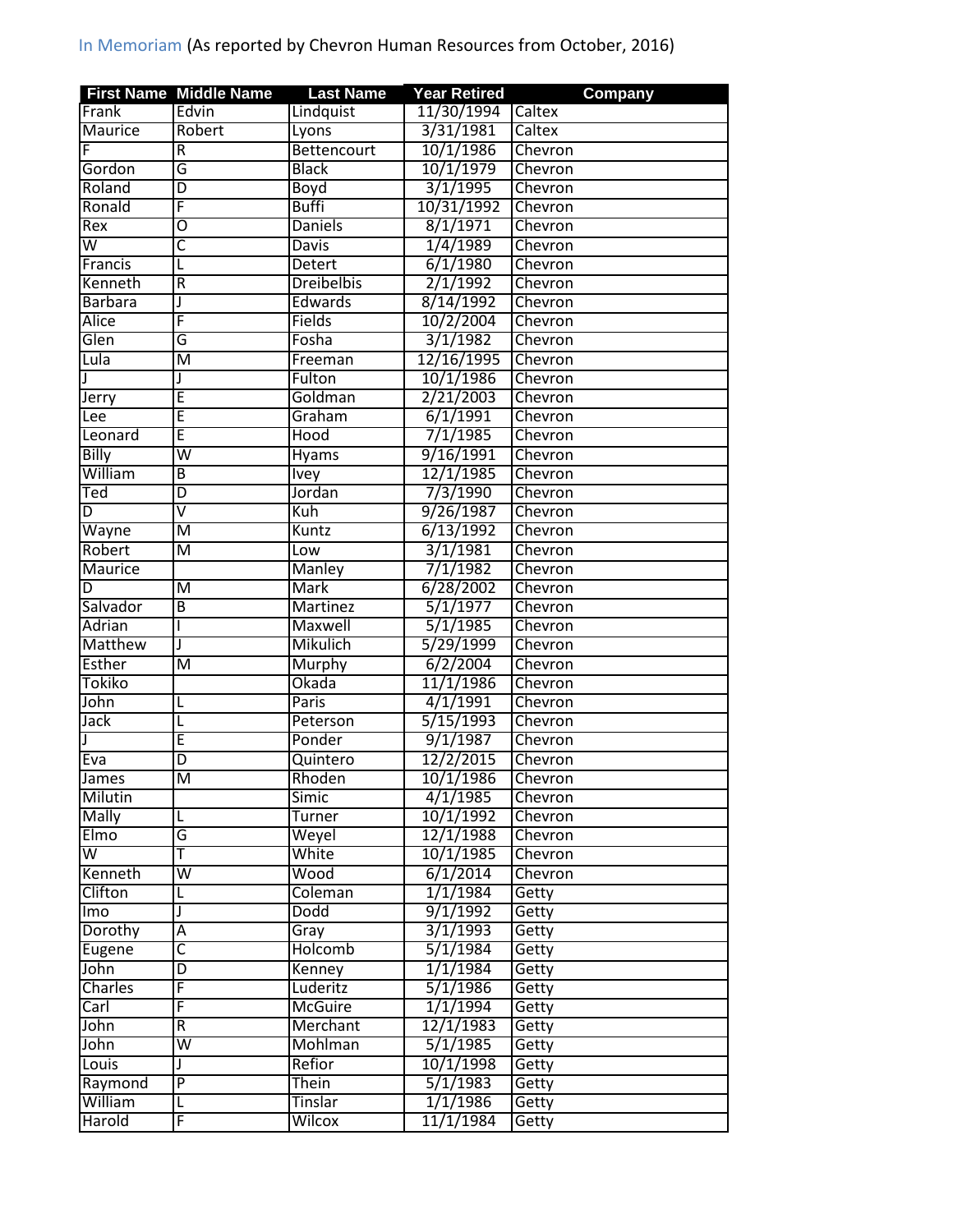| William       | D                       | Artz            | 8/1/1997   | Gulf     |
|---------------|-------------------------|-----------------|------------|----------|
| Robert        | $\overline{\mathsf{w}}$ | <b>Bass</b>     | 3/1/1981   | Gulf     |
| <b>Melvin</b> | K                       | Baughman        | 8/1/1985   | Gulf     |
| Floyd         | J                       | Begnaud         | 1/1/1985   | Gulf     |
| Milton        | $\overline{R}$          | <b>Beringer</b> | 7/1/1985   | Gulf     |
| Richard       | J                       | <b>Bridgman</b> | 8/15/1981  | Gulf     |
| John          | $\overline{\mathsf{w}}$ | Calbazana       | 8/2/2001   | Gulf     |
| Royce         | Г                       | <b>Carmack</b>  | 9/1/1992   | Gulf     |
| Harold        | M                       | Collins         | 3/2/1982   | Gulf     |
| Gene          | $\overline{\mathsf{W}}$ | Fort            | 5/8/1999   | Gulf     |
| Robert        | $\overline{\mathsf{s}}$ | Garnett         | 1/2/1975   | Gulf     |
| Jeanne        | Ē                       | Girouard        | 8/1/1983   | Gulf     |
| William       |                         | Gray            | 2/14/1986  | Gulf     |
| John          | $\overline{P}$          | Gross           | 7/2/1972   | Gulf     |
| Edward        | T                       | Grundy          | 10/1/1982  | Gulf     |
| <b>Thomas</b> | G                       | <b>Halfast</b>  | 9/1/1996   | Gulf     |
| <b>Mark</b>   | $\overline{\mathsf{P}}$ | Hinton          | 12/12/2014 | Gulf     |
| Jerry         | D                       | <b>Hunter</b>   | 7/1/2011   | Gulf     |
| <b>Bob</b>    | J                       | <b>James</b>    | 11/6/1982  | Gulf     |
| Albert        | $\overline{\mathsf{w}}$ |                 | 2/16/1998  | Gulf     |
|               | C                       | Jones           | 4/1/1985   | Gulf     |
| Samuel        |                         | Jones           |            |          |
| Philip        | Ā                       | Mariotti        | 4/30/2011  | Gulf     |
| Arthur        | $\overline{M}$          | Mc Coy          | 8/1/1983   | Gulf     |
| Chinnubbie    |                         | Mc Intosh       | 8/1/1983   | Gulf     |
| Russell       | M                       | Pendleton       | 9/11/1981  | Gulf     |
| William       | F                       | Perry           | 12/1/1982  | Gulf     |
| Howard        | G                       | Peters          | 11/1/1984  | Gulf     |
| Rosalio       |                         | Porras          | 6/1/2007   | Gulf     |
| <b>Thomas</b> | J                       | Reynolds        | 6/1/1992   | Gulf     |
| <b>Alvin</b>  | Ē                       | Ring            | 8/1/1983   | Gulf     |
| Michael       | $\overline{\mathrm{o}}$ | Salsbery        | 6/30/1999  | Gulf     |
| Ralph         | R                       | Schuetz         | 7/2/1975   | Gulf     |
| Joseph        |                         | <b>Simmons</b>  | 1/1/1979   | Gulf     |
| Victor        | J                       | Stacey          | 9/1/1985   | Gulf     |
| Don           | Ē                       | Wade            | 11/1/1976  | Gulf     |
| Curtis        | $\overline{\mathsf{c}}$ | <b>Williams</b> | 9/1/1980   | Gulf     |
| <b>David</b>  | ı                       | Walker          | 9/16/1991  | MolyCorp |
| Edward        | J                       | Ames            | 1/1/1994   | Texaco   |
| Irwin         | $\overline{B}$          | Anderson        | 12/1/1983  | Texaco   |
| Frank         | Έ                       | Batho           | 9/1/1985   | Texaco   |
| Elmo          | J                       | <b>Breaux</b>   | 10/1/1983  | Texaco   |
| Allen         | $\overline{H}$          | <b>Bryant</b>   | 1/1/1985   | Texaco   |
| Horace        |                         | <b>Bullion</b>  | 10/1/1983  | Texaco   |
| Edward        |                         | Clinkenbeard    | 9/20/2016  | Texaco   |
| Amanda        | А                       | Crosby          | 1/1/1989   | Texaco   |
| John          | J                       | Donohue         | 10/1/1994  | Texaco   |
| Kenneth       | $\overline{\mathsf{W}}$ | Doss            | 3/1/1978   | Texaco   |
| Elmer         |                         | Eisner          | 11/1/1986  | Texaco   |
| Arthur        | Ε                       | Falgout         | 4/1/1983   | Texaco   |
| Alfred        |                         | Hahn            | 1/1/1989   | Texaco   |
| James         | ${\sf R}$               | Hall            | 2/1/1984   | Texaco   |
| Harold        | 5                       | Hogan           | 12/1/1982  | Texaco   |
| James         | $\overline{\mathsf{S}}$ | Jones           | 3/1/1981   | Texaco   |
| John          | $\overline{B}$          | Jones           | 1/1/1989   | Texaco   |
| Cassel        | Ō                       | Lawrence        | 1/1/1978   | Texaco   |
|               |                         |                 |            |          |